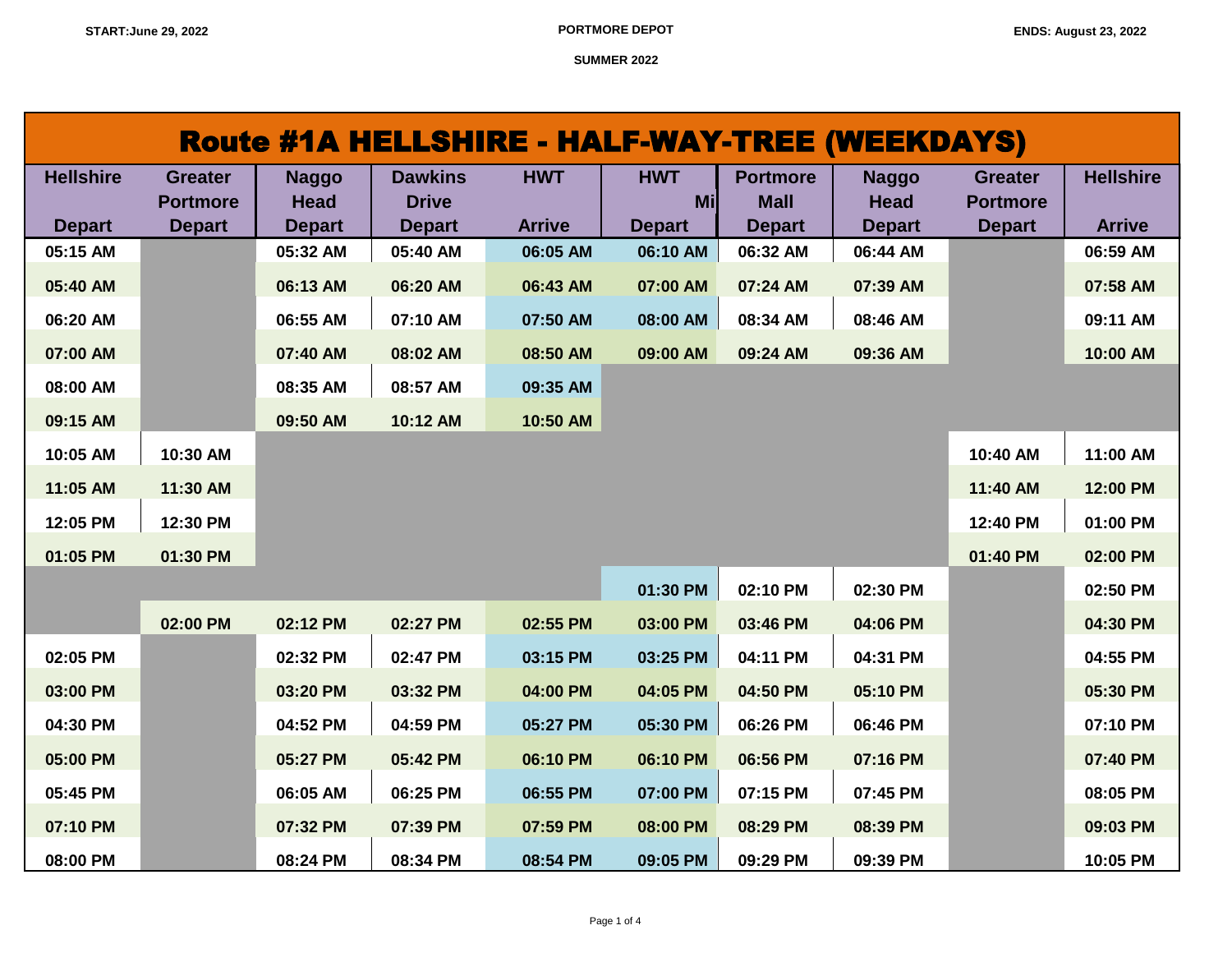| <b>Route #1A HELLSHIRE - HALF-WAY-TREE (SATURDAYS)</b> |                 |               |                |               |               |                 |               |                 |                  |  |
|--------------------------------------------------------|-----------------|---------------|----------------|---------------|---------------|-----------------|---------------|-----------------|------------------|--|
| <b>Hellshire</b>                                       | <b>Greater</b>  | <b>Naggo</b>  | <b>Dawkins</b> | <b>HWT</b>    | <b>HWT</b>    | <b>Portmore</b> | <b>Naggo</b>  | <b>Greater</b>  | <b>Hellshire</b> |  |
|                                                        | <b>Portmore</b> | <b>Head</b>   | <b>Drive</b>   |               | Mil           | <b>Mall</b>     | <b>Head</b>   | <b>Portmore</b> |                  |  |
| <b>Depart</b>                                          | <b>Depart</b>   | <b>Depart</b> | <b>Depart</b>  | <b>Arrive</b> | <b>Depart</b> | <b>Depart</b>   | <b>Depart</b> | <b>Depart</b>   | <b>Arrive</b>    |  |
| 07:00 AM                                               |                 | 07:15 AM      | 07:31 AM       | 08:00 AM      | 08:25 AM      | 08:54 AM        | 09:03 AM      |                 | 09:25 AM         |  |
|                                                        |                 |               |                |               |               |                 |               |                 |                  |  |
| 09:30 AM                                               |                 | 09:51 AM      | 09:57 AM       | $10:20$ AM    | 10:30 AM      | 10:59 AM        | 11:08 AM      |                 | $11:30$ AM       |  |
| $11:40$ AM                                             |                 | 12:01 PM      | 12:07 PM       | 12:30 PM      | 12:45 PM      | $01:09$ PM      | 01:25 PM      |                 | 01:45 PM         |  |
| 03:00 PM                                               |                 | 03:21 PM      | 03:28 PM       | 03:47 PM      | 03:57 PM      | 04:21 PM        | 04:33 PM      |                 | 04:57 PM         |  |
| 05:10 PM                                               |                 | 05:31 PM      | 05:41 PM       | 06:00 PM      | 06:10 PM      | 06:34 PM        | 06:46 PM      |                 | 07:10 PM         |  |
| 07:15 PM                                               |                 | 07:36 PM      | 07:46 PM       | 08:15 PM      | 08:30 PM      | 08:52 PM        | 09:08 PM      |                 | 09:30 PM         |  |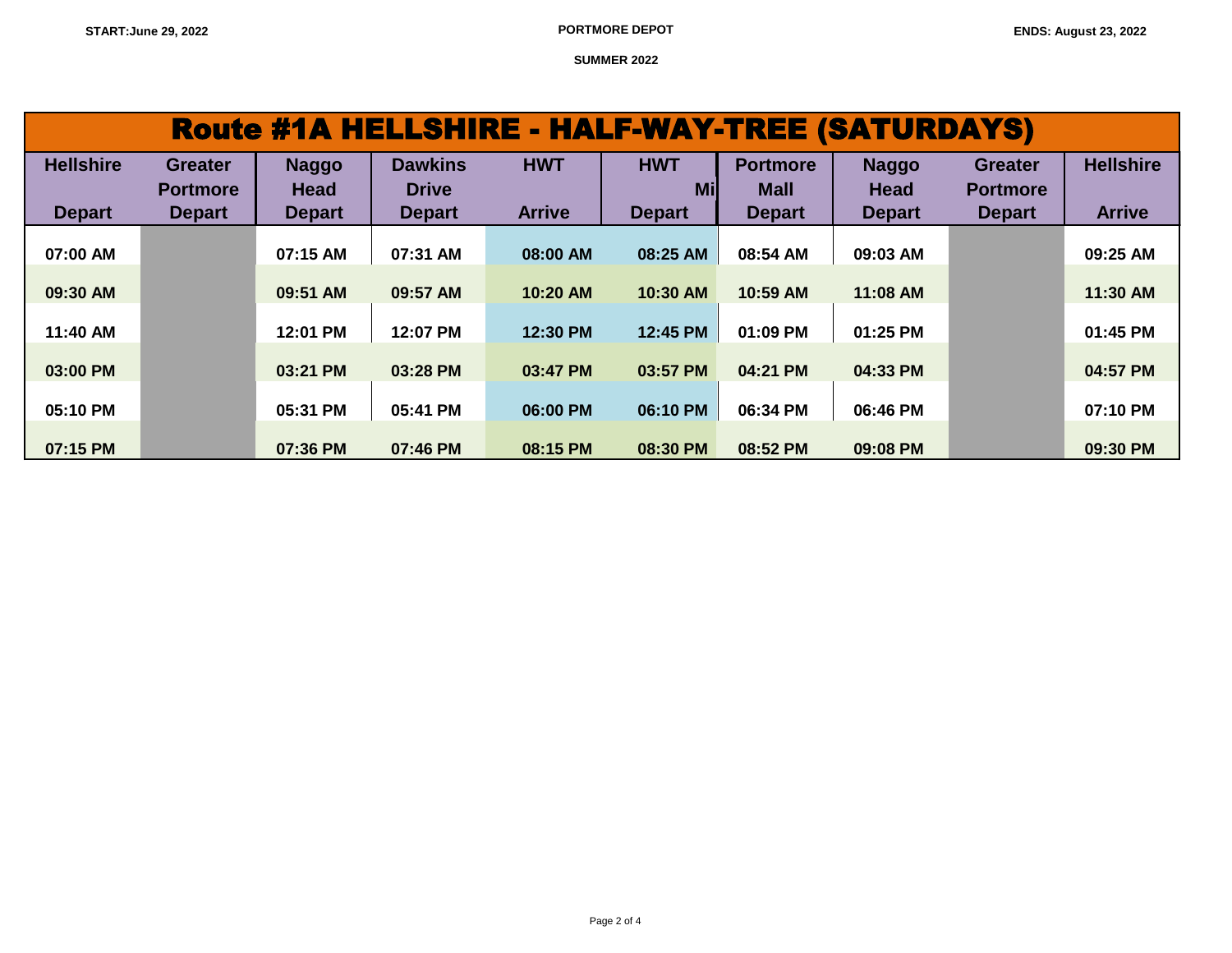| <b>Route #1A HELLSHIRE - HALF-WAY-TREE (SUNDAYS)</b> |                                   |                             |                                |               |                   |                                |                             |                                   |                  |  |  |
|------------------------------------------------------|-----------------------------------|-----------------------------|--------------------------------|---------------|-------------------|--------------------------------|-----------------------------|-----------------------------------|------------------|--|--|
| <b>Hellshire</b>                                     | <b>Greater</b><br><b>Portmore</b> | <b>Naggo</b><br><b>Head</b> | <b>Dawkins</b><br><b>Drive</b> | <b>HWT</b>    | <b>HWT</b><br>Mil | <b>Portmore</b><br><b>Mall</b> | <b>Naggo</b><br><b>Head</b> | <b>Greater</b><br><b>Portmore</b> | <b>Hellshire</b> |  |  |
| <b>Depart</b>                                        | <b>Depart</b>                     | <b>Depart</b>               | <b>Depart</b>                  | <b>Arrive</b> | <b>Depart</b>     | <b>Depart</b>                  | <b>Depart</b>               | <b>Depart</b>                     | <b>Arrive</b>    |  |  |
| 06:45 AM                                             |                                   | 07:10 AM                    | 07:20 AM                       | 07:40 AM      | 07:47 AM          | 08:05 AM                       | 08:15 AM                    |                                   | 08:37 AM         |  |  |
| 08:50 AM                                             |                                   | 09:15 AM                    | 09:25 AM                       | 09:43 AM      | 09:50 AM          | 10:11 AM                       | 10:21 AM                    |                                   | 10:43 AM         |  |  |
| 10:55 AM                                             |                                   | 11:17 AM                    | 11:27 AM                       | 11:45 AM      | 11:52 AM          | 12:13 PM                       | 12:23 PM                    |                                   | 12:45 PM         |  |  |
| 01:00 PM                                             |                                   | 01:22 PM                    | 01:32 PM                       | 01:50 PM      | 02:00 PM          | 02:21 PM                       | 02:31 PM                    |                                   | 02:53 PM         |  |  |
| 03:00 PM                                             |                                   | 03:22 PM                    | 03:32 PM                       | 03:50 PM      | 04:00 PM          | 04:21 PM                       | 04:31 PM                    |                                   | 04:53 PM         |  |  |
| 05:00 PM                                             |                                   | 05:22 PM                    | 05:32 PM                       | 05:50 PM      | 06:00 PM          | 06:21 PM                       | 06:31 PM                    |                                   | 06:53 PM         |  |  |